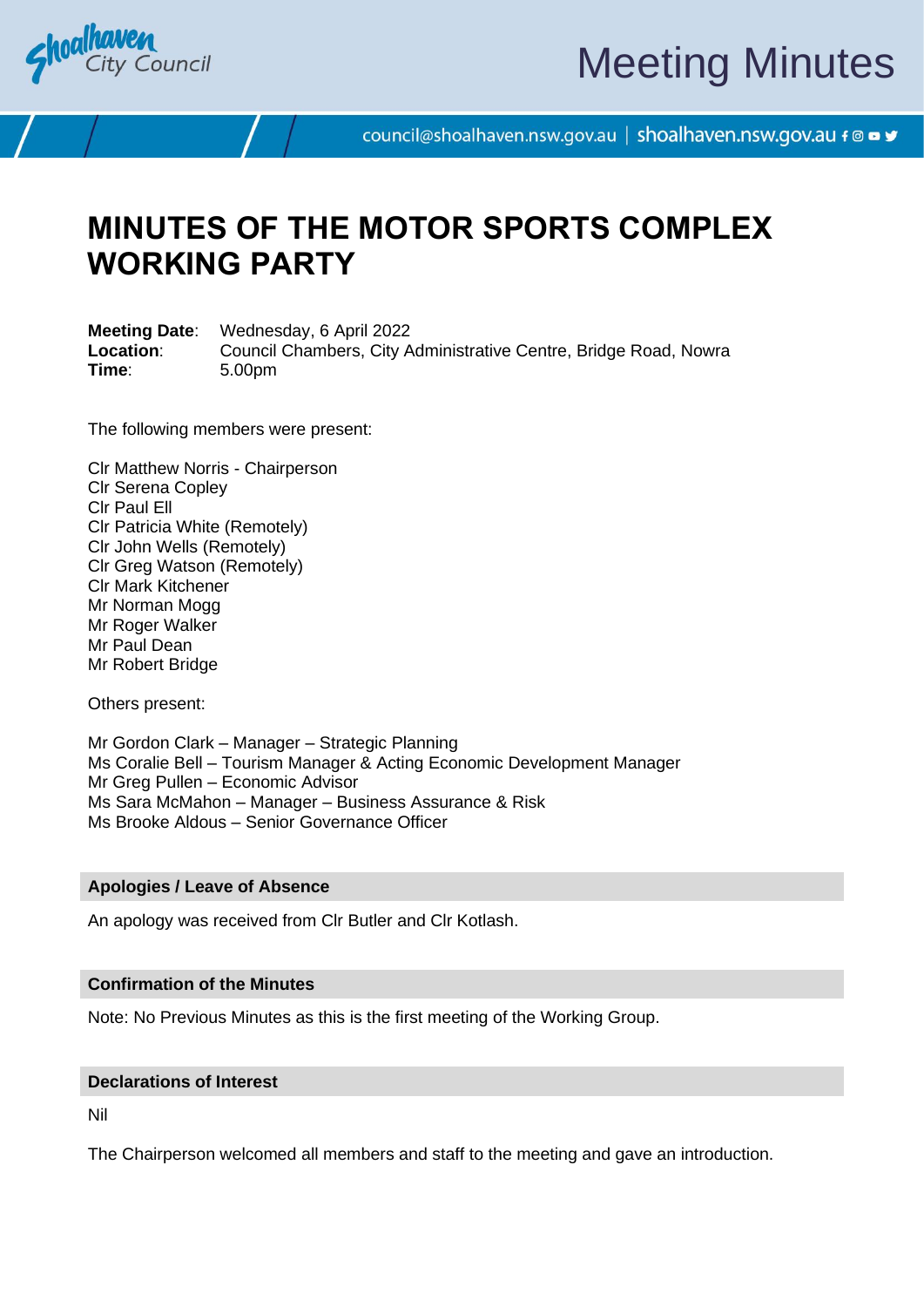

## **PRESENTATIONS**

## **MS22.1 Background - Motor Sports Complex HPERM Ref: HPERM Ref:**

Greg Pullen – Economic Advisor provided a brief presentation on the background to this matter and relevant work that has been undertaken previously.

A copy of the Presentation will be sent to the members via email.

## **MS22.6 Presentation - Code of Conduct**

Brooke Aldous – Senior Governance Officer provided a brief presentation in relation to the Code of Conduct.

## **REPORTS**

| <b>MS22.2</b> | Notification of Council Resolution and Terms of<br>Reference | <b>HPERM Ref:</b><br>D22/117173 |
|---------------|--------------------------------------------------------------|---------------------------------|
|               |                                                              |                                 |

## **Recommendation (Item to be determined under delegated authority)**

That the Motor Sports Working Group receive the update from Council for information.

## **RESOLVED** (By consent)

That the Motor Sports Working Group receive the update from Council for information.

CARRIED

## **GENERAL BUSINESS**

| MS22.3 Future Meetings - Frequency | <b>HPERM Ref:</b> |
|------------------------------------|-------------------|
|                                    | D22/117430        |

The Members and staff present discussed the frequency of meetings. Currently meeting on a Quarterly basis and other meetings as required.

## **MS22.4 Working Party - Actions Update HPERM Ref: HPERM Ref: HPERM Ref: HPERM Ref:**

| <b>Action</b>                                                                                                                                          | <b>Who</b>           | <b>Status / Update</b>                                                                                                                                 |
|--------------------------------------------------------------------------------------------------------------------------------------------------------|----------------------|--------------------------------------------------------------------------------------------------------------------------------------------------------|
| Write a report for first council Gordon Clark<br>meeting back create Motorsports<br><b>Working Party with SCMSC</b>                                    |                      | Complete                                                                                                                                               |
| Nominate members for the working<br>party                                                                                                              | Norm<br>and<br>Roger | Complete                                                                                                                                               |
| Find report of the original scoping of<br>lands suitable for motor complex<br>undertaken a few<br>vears<br>ago<br>(Contractor from Wollongong) so it's | <b>Coralie Bell</b>  | This report is no longer available as it<br>was a subscription to mapping<br>system, however, past sites will be<br>background<br>the<br>in<br>covered |

## **D22/117160**

**D22/118060**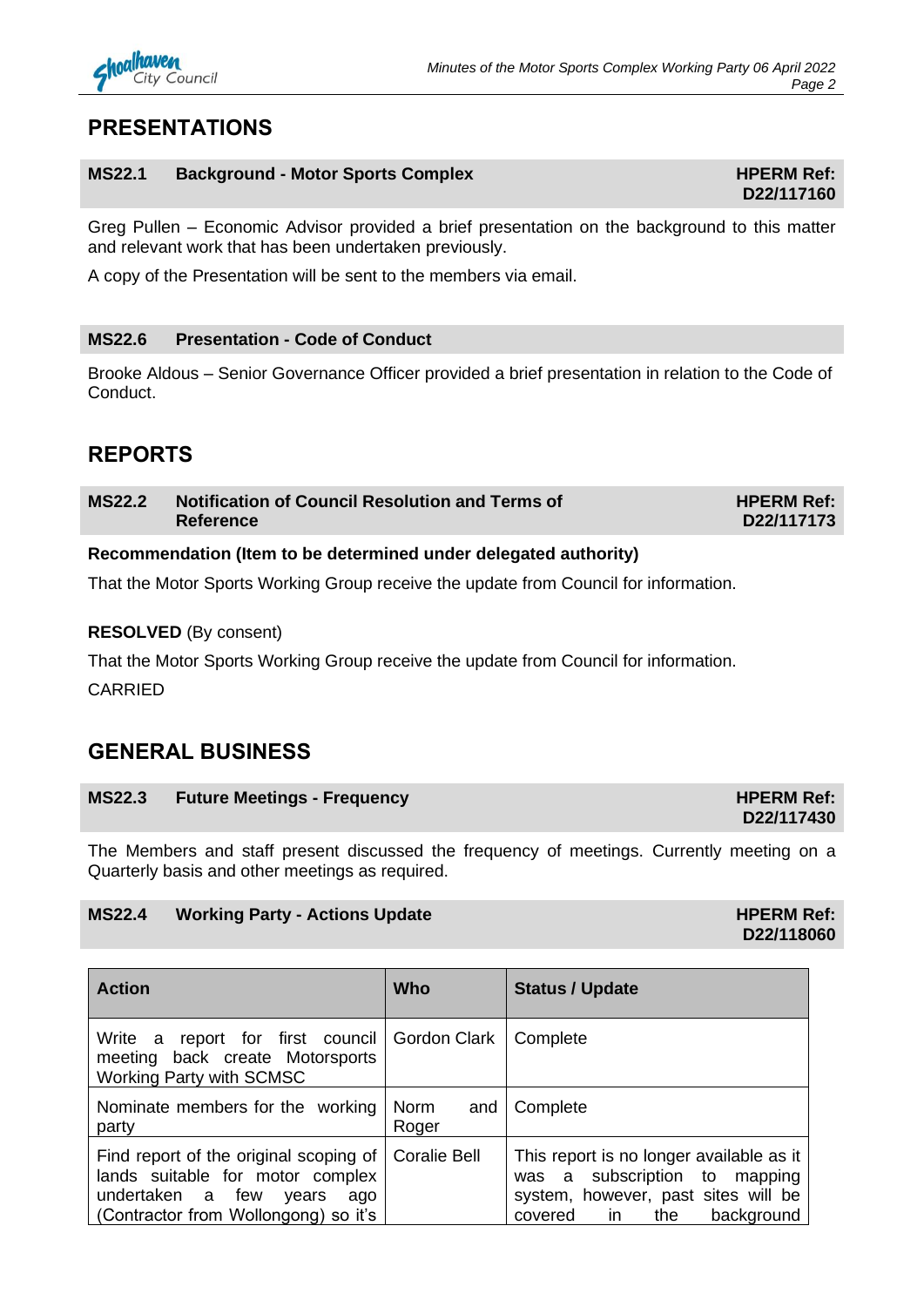| ready for the working party                                                                                                                        | presentation for group discussion. |
|----------------------------------------------------------------------------------------------------------------------------------------------------|------------------------------------|
|                                                                                                                                                    | This action is now complete.       |
| Introduce Norm and Roger to Kristy<br>Brendan from State Forest re   Mayhew,<br>discussion about certain properties   Tourism<br>and other options | Complete                           |
| Terms or Reference reported to Coralie Bell<br>Council                                                                                             | Complete - report update attached. |

## **RESOLVED** (By consent)

That the report on the Actions Update be received for information.

CARRIED

| MS22.5 General Discussion - Actions and Next Steps | <b>HPERM Ref:</b> |
|----------------------------------------------------|-------------------|
|                                                    | D22/118084        |

The Members and staff discussed the possible next steps, the following key points were raised:

- Members identified two (2) possible sites worthy of further consideration,
	- o **Option 1** being a site north of Forest Road (Lots 12, 13, 49, 50, and 52) Comberton, which has a combined area of approximately 80 hectares.
		- There are some identified issues with this site, being it is within the Lake Wollumboola Catchment area, logging of trees
		- Privately owned and is for sale
		- Suggested at first sight (without conducting a proper study) the land appears to be suitable
		- Doesn't have legal access at the moment, there may be possibility of access through land owned by State Forests.

Gordon Clark – Strategic Planning Manager addressed the meeting and provided mapping information in relation to this site.

o **Option 2** being the existing Motorcycle Complex at Yerriyong

- Currently has an existing permissive occupancy
- Has access to approximately 400+ hectares
- Do not want to collapse the Motorcycle Complex
- Potential to enhance the use of that land
- Possible to hold discussions with the Motorcycle Complex

Clr Watson raised the following points:

- Questioned why is the floodplain ruled out, as he is aware that Manildra owns a substantial area of land that they have acquired over time, and the occasional flood we receive is not a major issue with Motor Sport?
- Suggested the need to focus on land that is cleared
- There is also some land out at Sassafras, not in the village but on the southern side, it is privately owned and might not be for sale.
- If we want to make the Motor Sport Complex happen we may have to acquire some land.

Staff addressed the meeting and advised that the presentation from Greg Pullen was a snapshot of what has taken place in the past and that Council has set up this Working Party to have a fresh look at where the Motor Sport Complex could be placed, therefore everything could be back on the table including flood liable land. In relation to the Forest Road sites, the Lots are all approximately between 12-19ha.

In relation to the Permissible Occupancy (PO) issue, the PO is not a Development Approval, the PO is the right to use a piece of Crown Land but you still have to go through the DA process. The advice received is that there is no longer such thing as PO, it is now a lease or licence with the